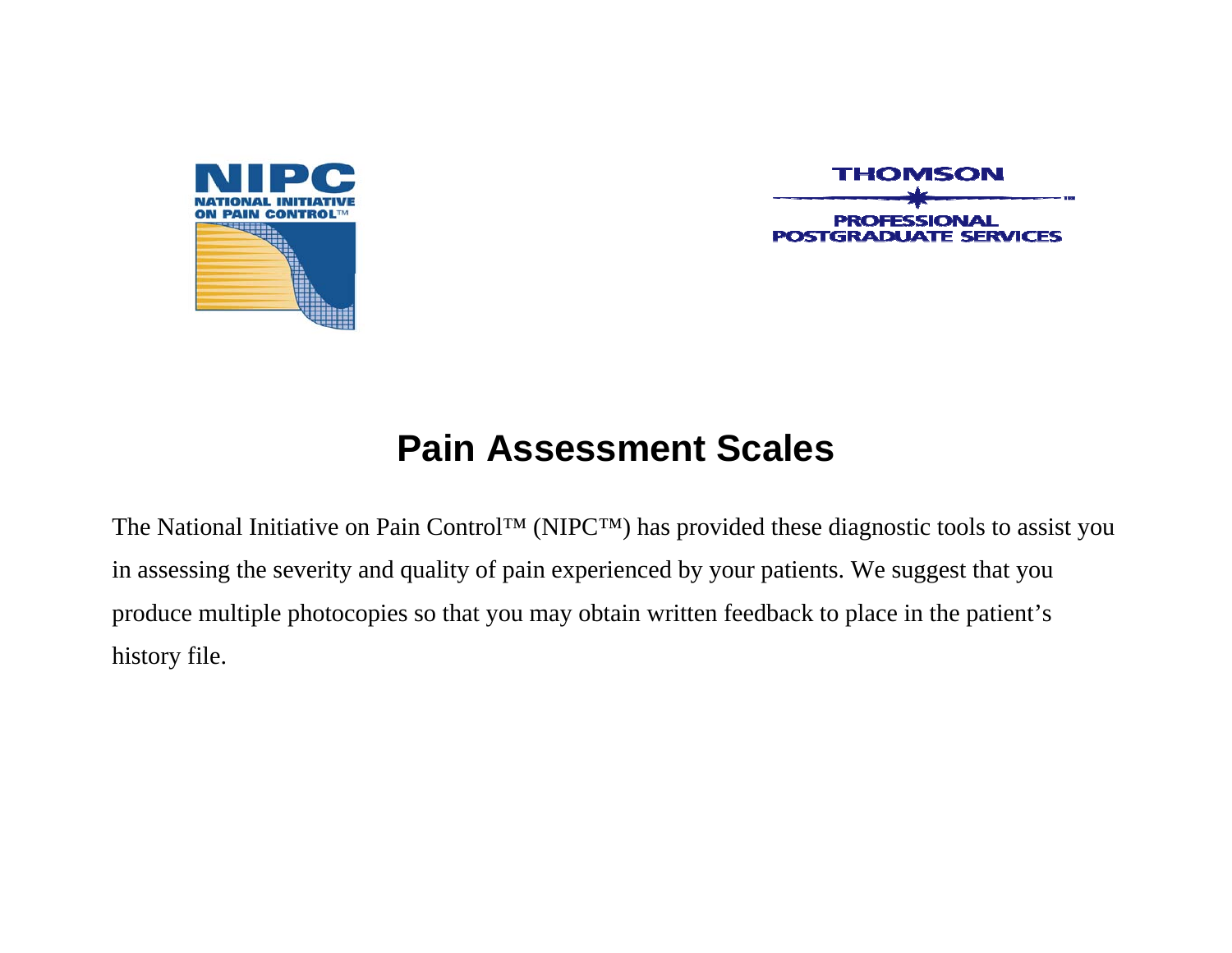## **Wong-Baker FACES Pain Rating Scale**



Explain to the person that each face is for a person who feels happy because he has no pain (hurt) or sad because he has some or a lot of pain. Face 0 is very happy because he doesn't hurt at all. Face 1 hurts just a little bit. Face 2 hurts a little more. Face 3 hurts even more. Face 4 hurts a whole lot. Face 5 hurts as much as you can i mage, although you don't have to be crying to feel this bad. Ask the person to choose the face that best describes how he is feeling.

Rating scale is recommended for persons age 3 years and older.

**Brief word instructions:** Point to each face using the words to describe the pain i ntensity. Ask the child to choose face that best describes own pain and record the appropriate number.

From Wong DL, Hockenberry-Eaton M, Wilson D, Winkelstein ML, Schwartz P: **Wong's Essentials of Pediatric Nursing,** 6/e, St. Louis, 2001, P. 1301. Copyrighted by Mosby, Inc. Reprinted by permission.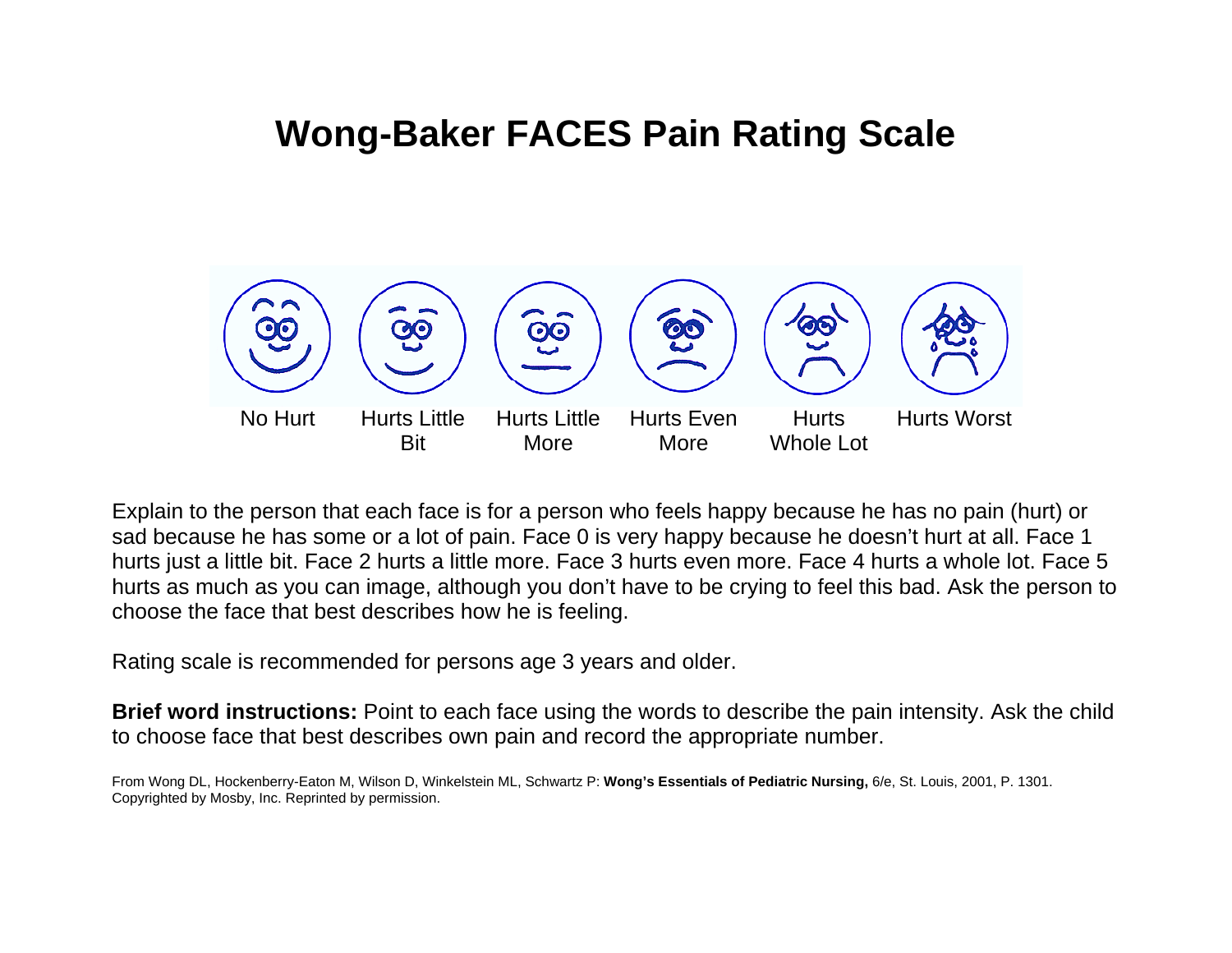## **0–10 Numeric Pain Rating Scale**



Reprinted from Pain: Clinical Manual, McCaffery M, et al, P. 16, Copyright 1999, with permission from Elsevier.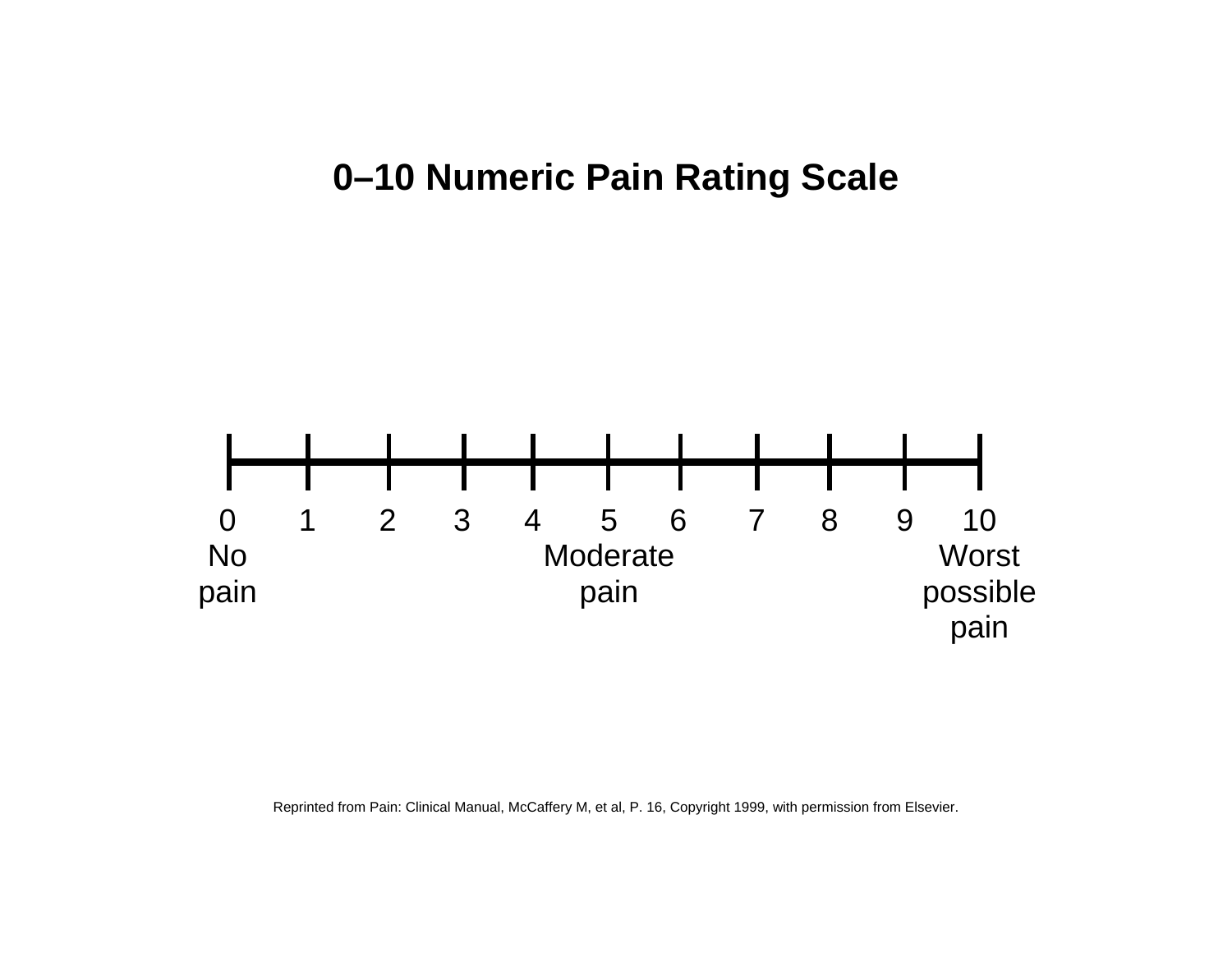## **Where is Your Pain?**

Please mark, on the drawings below, the areas where you feel pain. Write "E" if external or "I" if internal near the areas which you mark. Write "EI" if both external and internal.



Reprinted from *Pain*, Vol 1, Melzack R, The McGill Pain Questionnaire: major properties and scoring methods, 277-299, Copyright 1975, with permission from the *International Association for the Study of Pain.*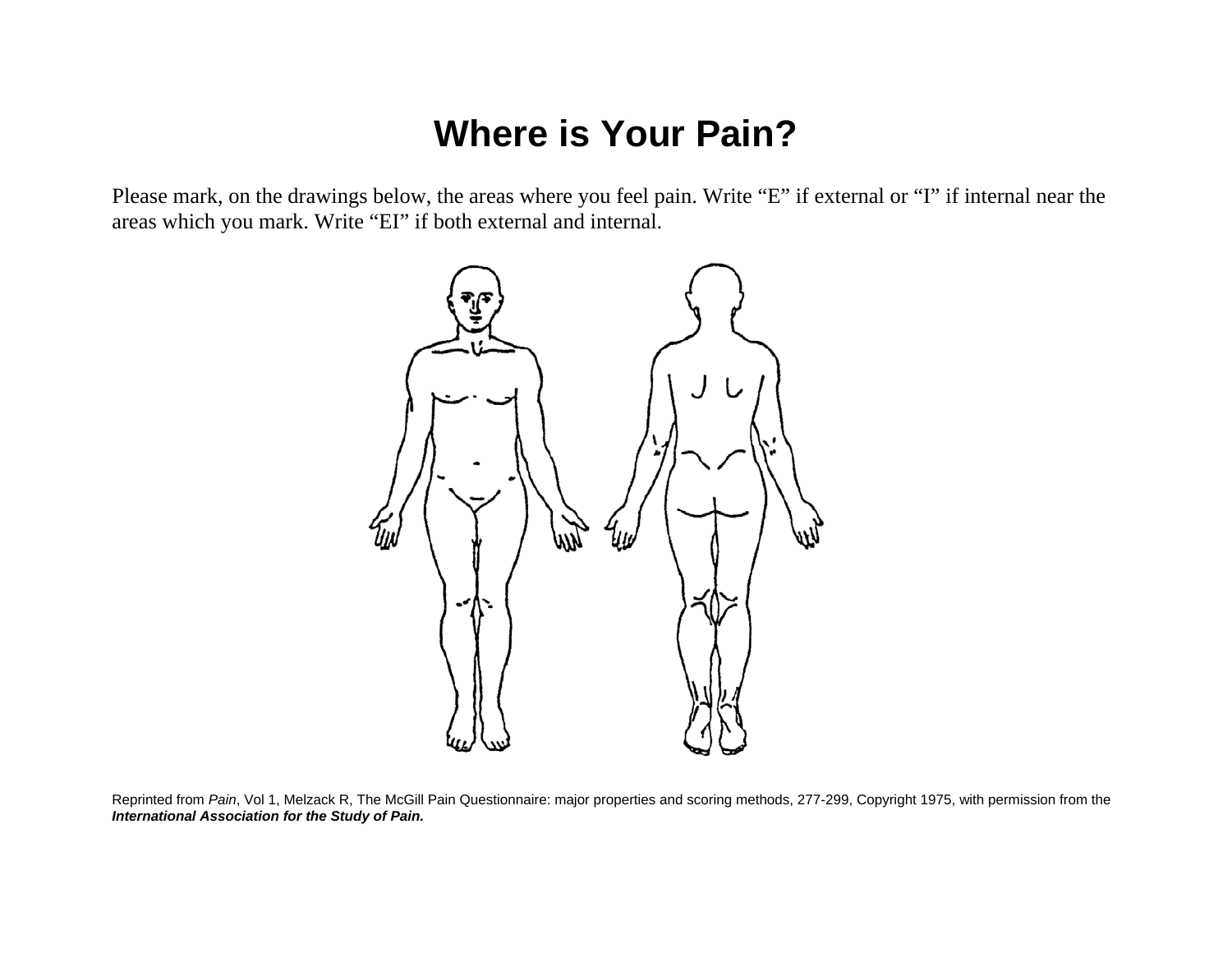#### **PAIN QUALITY ASSESSMENT SCALE© (PQAS©)**

**Instructions: There are different aspects and types of pain that patients experience and that we are interested in measuring. Pain can feel sharp, hot, cold, dull, and achy. Some pains may feel like they are very superficial (at skin-level), or they may feel like they are from deep inside your body. Pain can be described as unpleasant and also can have different time qualities.**

**The Pain Quality Assessment Scale helps us measure these and other different aspects of your pain. For one patient, a pain might feel extremely hot and burning, but not at all dull, while another patient may not experience any burning pain, but feel like their pain is very dull and achy. Therefore, we expect you to rate very high on some of the scales below and very low on others.** 

**Please use the 20 rating scales below to rate how much of each different pain quality and type you may or may not have felt**  *OVER THE PAST WEEK, ON AVERAGE.*

| Please use the scale below to tell us how <b>intense</b> your pain has been over the past week, on average.                                                                |                                                                                                                                                 |  |  |  |  |
|----------------------------------------------------------------------------------------------------------------------------------------------------------------------------|-------------------------------------------------------------------------------------------------------------------------------------------------|--|--|--|--|
| N <sub>0</sub><br>pain<br>10<br>C.<br>n                                                                                                                                    | The most <b>intense</b><br>pain sensation<br>imaginable                                                                                         |  |  |  |  |
|                                                                                                                                                                            |                                                                                                                                                 |  |  |  |  |
|                                                                                                                                                                            | 2. Please use the scale below to tell us how sharp your pain has felt over the past week. Words used to describe sharp feelings include "like a |  |  |  |  |
| knife," "like a spike," or "piercing."                                                                                                                                     |                                                                                                                                                 |  |  |  |  |
|                                                                                                                                                                            |                                                                                                                                                 |  |  |  |  |
|                                                                                                                                                                            |                                                                                                                                                 |  |  |  |  |
| <b>Not</b>                                                                                                                                                                 | The most sharp                                                                                                                                  |  |  |  |  |
| sharp<br>J.<br>w<br>n                                                                                                                                                      | sensation imaginable                                                                                                                            |  |  |  |  |
|                                                                                                                                                                            |                                                                                                                                                 |  |  |  |  |
|                                                                                                                                                                            | ("like a knife")                                                                                                                                |  |  |  |  |
| Please use the scale below to tell us how <b>hot</b> your pain has felt over the past week. Words used to describe very hot pain include "burning" and<br>3.<br>"on fire." |                                                                                                                                                 |  |  |  |  |
|                                                                                                                                                                            |                                                                                                                                                 |  |  |  |  |
| <b>Not</b>                                                                                                                                                                 | The most <b>hot</b>                                                                                                                             |  |  |  |  |
| hot<br>$\blacktriangleleft$<br>n                                                                                                                                           | sensation imaginable                                                                                                                            |  |  |  |  |
|                                                                                                                                                                            | ("burning")                                                                                                                                     |  |  |  |  |
|                                                                                                                                                                            |                                                                                                                                                 |  |  |  |  |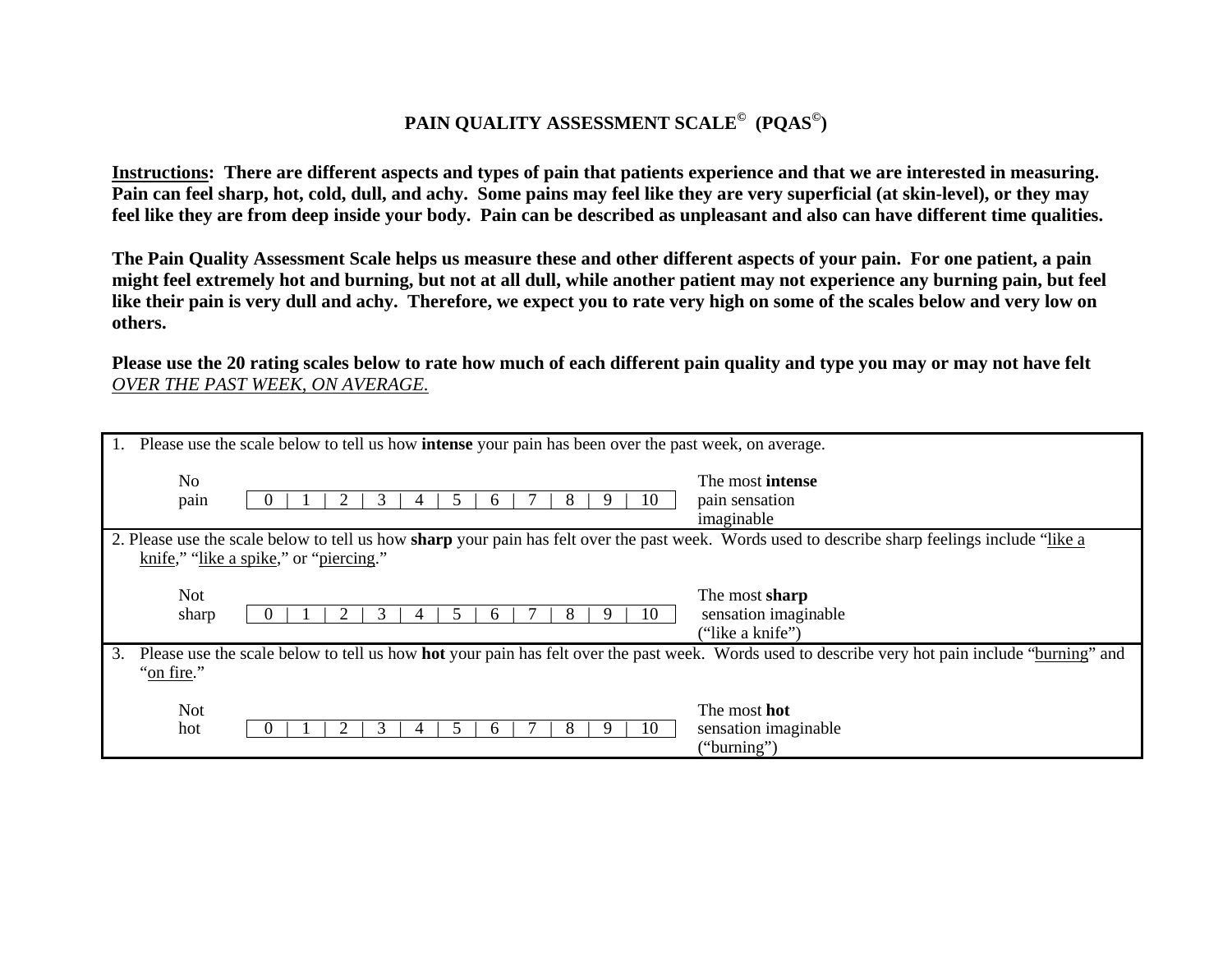| 4. Please use the scale below to tell us how <b>dull</b> your pain has felt over the past week.                                                                                                                                    |                                                               |  |
|------------------------------------------------------------------------------------------------------------------------------------------------------------------------------------------------------------------------------------|---------------------------------------------------------------|--|
| <b>Not</b><br>dull<br>3<br>8<br>0<br>5<br>9<br>10<br>4<br>6                                                                                                                                                                        | The most dull<br>sensation imaginable                         |  |
| 5. Please use the scale below to tell us how cold your pain has felt over the past week. Words used to describe very cold pain include "like ice"<br>and "freezing."                                                               |                                                               |  |
| <b>Not</b><br>3<br>9<br>10<br>cold<br>5<br>8<br>$\Omega$<br>$\mathcal{D}_{\cdot}$<br>4<br>6                                                                                                                                        | The most cold<br>sensation imaginable<br>("freezing")         |  |
| 6. Please use the scale below to tell us how sensitive your skin has been to light touch or clothing rubbing against it over the past week. Words<br>used to describe sensitive skin include "like sunburned skin" and "raw skin." |                                                               |  |
| <b>Not</b><br>sensitive<br>3<br>$\overline{\mathcal{L}}$<br>9<br>8<br>10<br>$\Omega$<br>4<br>6                                                                                                                                     | The most sensitive<br>sensation imaginable<br>("raw skin")    |  |
| 7. Please use the scale below to tell us how tender your pain is when something has pressed against it over the past week. Another word used to<br>describe tender pain is "like a bruise."                                        |                                                               |  |
| <b>Not</b><br>8<br>tender<br>$\theta$<br>2<br>3<br>6<br>9<br>5<br>10                                                                                                                                                               | The most tender<br>sensation imaginable<br>("like a bruise")  |  |
| 8. Please use the scale below to tell us how itchy your pain has felt over the past week. Words used to describe itchy pain include "like poison"<br>ivy" and "like a mosquito bite."                                              |                                                               |  |
| <b>Not</b><br>3<br>5<br>8<br>9<br>10<br>itchy<br>$\Omega$<br>4<br>6                                                                                                                                                                | The most itchy<br>sensation imaginable<br>("like poison ivy") |  |
| 9. Please use the scale below to tell us how much your pain has felt like it has been shooting over the past week. Another word used to describe<br>shooting pain is "zapping."                                                    |                                                               |  |
| <b>Not</b><br>8<br>3<br>9<br>10<br>shooting<br>2<br>5<br>6<br>$\mathbf{0}$                                                                                                                                                         | The most shooting<br>sensation imaginable<br>("zapping")      |  |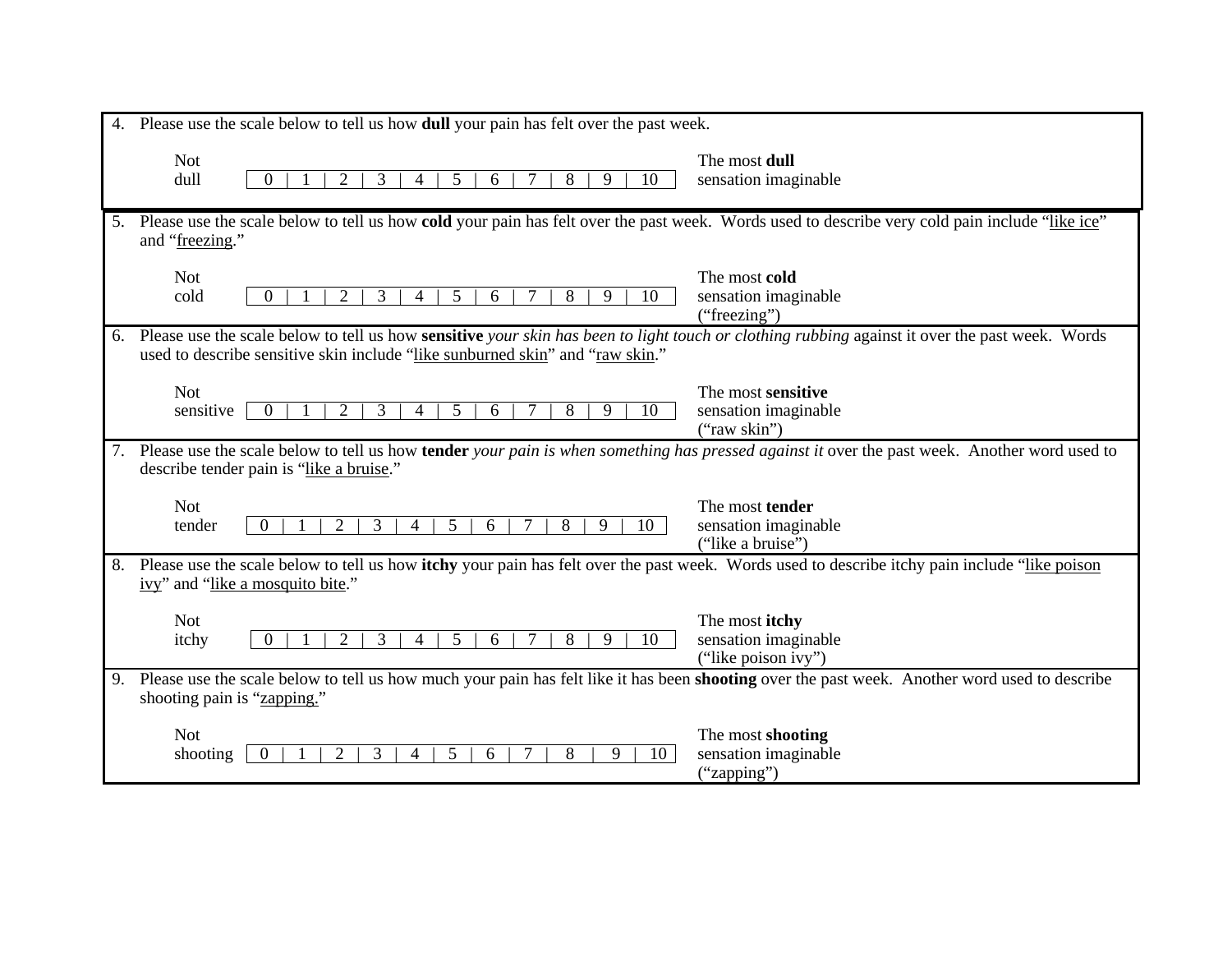| 10. Please use the scale below to tell us how numb your pain has felt over the past week. A phrase that can be used to describe numb pain is "like"                                                       |                           |  |
|-----------------------------------------------------------------------------------------------------------------------------------------------------------------------------------------------------------|---------------------------|--|
| it is asleep."                                                                                                                                                                                            |                           |  |
| <b>Not</b>                                                                                                                                                                                                | The most <b>numb</b>      |  |
| 5<br>10<br>numb<br>3<br>8<br>9<br>$\Omega$<br>6                                                                                                                                                           | sensation imaginable      |  |
|                                                                                                                                                                                                           | ("asleep")                |  |
| 11. Please use the scale below to tell us how much your pain sensations have felt electrical over the past week. Words used to describe electrical<br>pain include "shocks," "lightning," and "sparking." |                           |  |
| <b>Not</b>                                                                                                                                                                                                | The most electrical       |  |
| 3<br>electrical<br>$\mathcal{D}_{\mathcal{L}}$<br>9<br>10<br>$\Omega$<br>5<br>6<br>8                                                                                                                      | sensation imaginable      |  |
|                                                                                                                                                                                                           | ("shocks")                |  |
| 12. Please use the scale below to tell us how <b>tingling</b> your pain has felt over the past week. Words used to describe tingling pain include "like pins"<br>and needles" and "prickling."            |                           |  |
| <b>Not</b>                                                                                                                                                                                                | The most tingling         |  |
| 3<br>5<br>8<br>9<br>tingling<br>$\overline{c}$<br>6<br>10<br>$\Omega$<br>4                                                                                                                                | sensation imaginable      |  |
|                                                                                                                                                                                                           | ("pins and needles")      |  |
| 13. Please use the scale below to tell us how cramping your pain has felt over the past week. Words used to describe cramping pain include<br>"squeezing" and "tight."                                    |                           |  |
| <b>Not</b>                                                                                                                                                                                                | The most cramping         |  |
| 3<br>9<br>10<br>2<br>5<br>6<br>8<br>cramping<br>$\Omega$<br>4                                                                                                                                             | sensation imaginable      |  |
|                                                                                                                                                                                                           | ("squeezing")             |  |
| 14. Please use the scale below to tell us how radiating your pain has felt over the past week. Another word used to describe radiating pain is<br>"spreading."                                            |                           |  |
| <b>Not</b>                                                                                                                                                                                                | The most <b>radiating</b> |  |
| $\overline{2}$<br>3<br>5<br>10<br>radiating<br>6<br>8<br>9<br>$\theta$                                                                                                                                    | sensation imaginable      |  |
|                                                                                                                                                                                                           | ("spreading")             |  |
| 15. Please use the scale below to tell us how <b>throbbing</b> your pain has felt over the past week. Another word used to describe throbbing pain is<br>"pounding."                                      |                           |  |
| <b>Not</b>                                                                                                                                                                                                | The most throbbing        |  |
| 3<br>9<br>10<br>throbbing<br>っ<br>5<br>6<br>8                                                                                                                                                             | sensation imaginable      |  |
|                                                                                                                                                                                                           | ("pounding")              |  |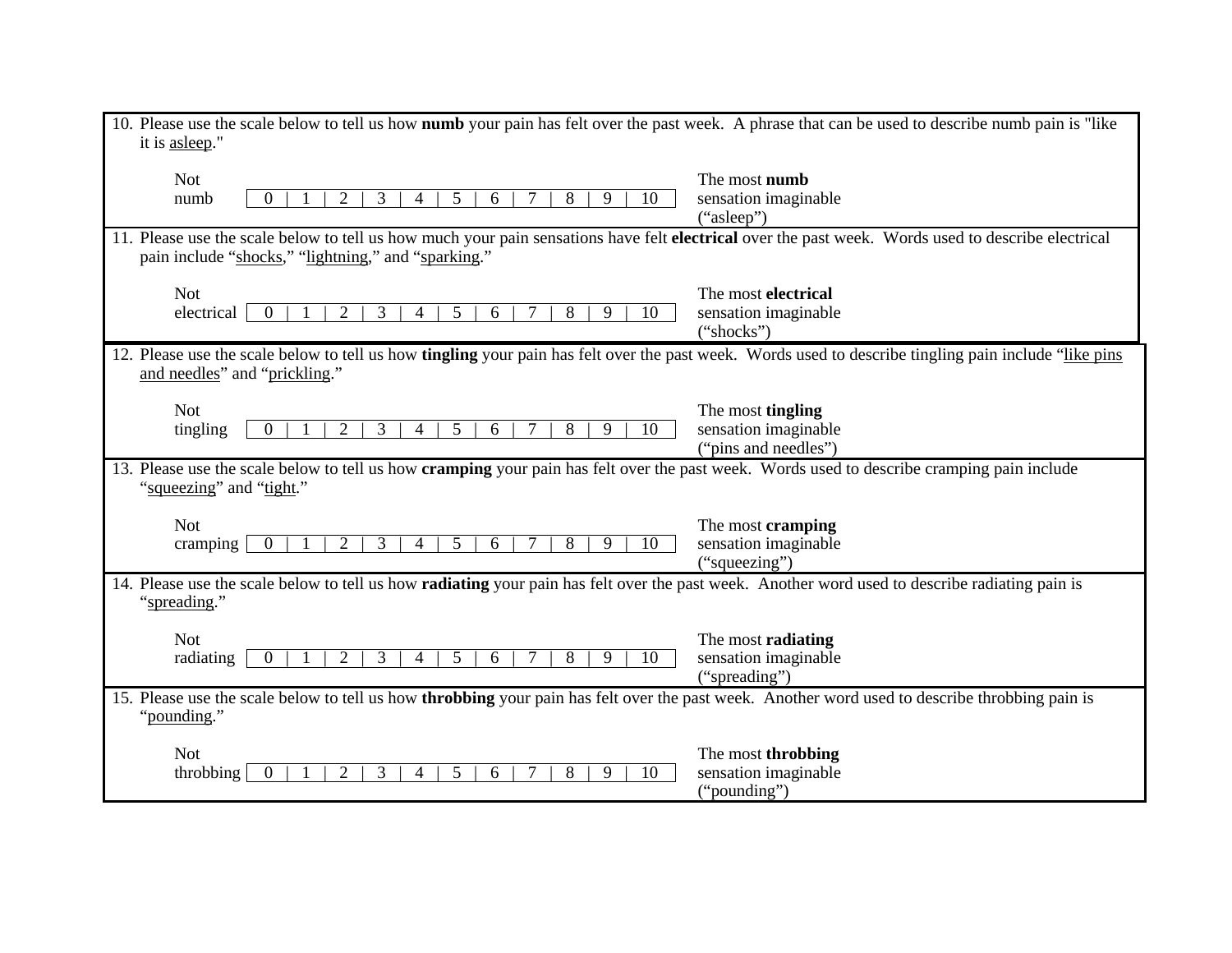| 16. Please use the scale below to tell us how aching your pain has felt over the past week. Another word used to describe aching pain is "like a<br>toothache."                                                                                                                                                                                                                                                                                                                                                                           |                                                                 |  |  |  |
|-------------------------------------------------------------------------------------------------------------------------------------------------------------------------------------------------------------------------------------------------------------------------------------------------------------------------------------------------------------------------------------------------------------------------------------------------------------------------------------------------------------------------------------------|-----------------------------------------------------------------|--|--|--|
| <b>Not</b><br>aching<br>8<br>3<br>5<br>6<br>9<br>10<br>4                                                                                                                                                                                                                                                                                                                                                                                                                                                                                  | The most aching<br>sensation imaginable<br>("like a toothache") |  |  |  |
| 17. Please use the scale below to tell us how heavy your pain has felt over the past week. Other words used to describe heavy pain are "pressure"<br>and "weighted down."                                                                                                                                                                                                                                                                                                                                                                 |                                                                 |  |  |  |
| <b>Not</b><br>heavy<br>3<br>5<br>8<br>9<br>6<br>10<br>0                                                                                                                                                                                                                                                                                                                                                                                                                                                                                   | The most heavy<br>sensation imaginable<br>("weighted down")     |  |  |  |
| 18. Now that you have told us the different types of pain sensations you have felt, we want you to tell us overall how <b>unpleasant</b> your pain has been<br>to you over the past week. Words used to describe very unpleasant pain include "annoying," "bothersome," "miserable," and "intolerable."<br>Remember, pain can have a low intensity but still feel extremely unpleasant, and some kinds of pain can have a high intensity but be very<br>tolerable. With this scale, please tell us how <b>unpleasant</b> your pain feels. |                                                                 |  |  |  |
| <b>Not</b><br>unpleasant<br>2<br>5<br>8<br>9<br>10<br>6                                                                                                                                                                                                                                                                                                                                                                                                                                                                                   | The most unpleasant<br>sensation imaginable<br>("intolerable")  |  |  |  |
| 19. We want you to give us an estimate of the severity of your deep versus surface pain over the past week. We want you to rate each location of pain<br>separately. We realize that it can be difficult to make these estimates, and most likely it will be a "best guess," but please give us your best<br>estimate.                                                                                                                                                                                                                    |                                                                 |  |  |  |
| <b>HOW INTENSE IS YOUR DEEP PAIN?</b><br>N <sub>o</sub><br>deep<br>$\mathcal{D}_{\cdot}$<br>8<br>9<br>10<br>3<br>5<br>6.<br>pain                                                                                                                                                                                                                                                                                                                                                                                                          | The most intense deep<br>pain sensation<br>imaginable           |  |  |  |
| <b>HOW INTENSE IS YOUR SURFACE PAIN?</b><br>N <sub>o</sub><br>surface<br>3<br>5<br>8<br>2<br>6<br>9<br>10<br>$\Omega$<br>4<br>pain                                                                                                                                                                                                                                                                                                                                                                                                        | The most intense surface<br>pain sensation<br>imaginable        |  |  |  |